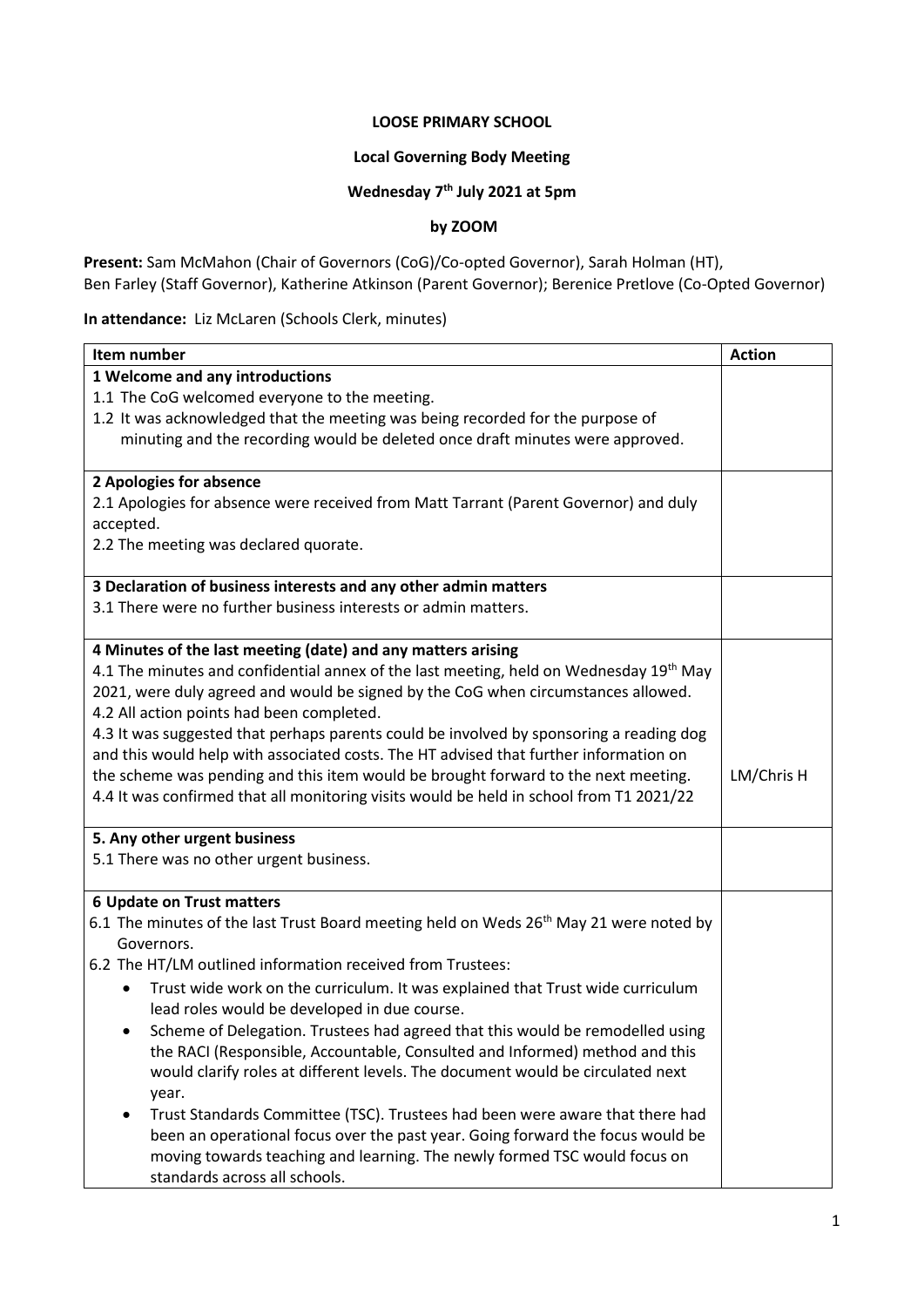| Governor Hub. The use of Governor Hub was pending and Governors would be<br>$\bullet$<br>sent further information and log-in details in due course. |  |
|-----------------------------------------------------------------------------------------------------------------------------------------------------|--|
| 7 Trust policies                                                                                                                                    |  |
| 7.1 Governors noted the following policies:                                                                                                         |  |
| Finance<br>$\bullet$                                                                                                                                |  |
| Relationships and Sex Education<br>٠                                                                                                                |  |
| Children in Care<br>$\bullet$                                                                                                                       |  |
| Admissions<br>$\bullet$                                                                                                                             |  |
|                                                                                                                                                     |  |
| 8 School strategic matters                                                                                                                          |  |
| a) Headteacher's report (verbal)                                                                                                                    |  |
| <b>Staffing Update</b>                                                                                                                              |  |
| 8.1 The HT advised that staffing arrangements were in place for September and this                                                                  |  |
| information had been shared with parents. 1xTA, 3 new teachers and a new swimming                                                                   |  |
| coach had been appointed.                                                                                                                           |  |
| <b>Pupils and Outcomes</b>                                                                                                                          |  |
| 8.2 Yr4 pupils had completed multiplication checks in June 21 and the results were being                                                            |  |
| analysed and strong progress was evident. All pupils from yrs 2-6 had informally                                                                    |  |
| completed SATS/NFER tests, which would allow the school to gauge progress and to                                                                    |  |
| identify gaps in learning.<br>8.3 Further information was contained in the Confidential Annex for Governors.                                        |  |
| <b>School Strategic Document</b>                                                                                                                    |  |
| 8.4 The HT advised that the School Strategic Document would be updated at the end of                                                                |  |
| term. There would a new format for 2021-22 with two priorities, namely a knowledge                                                                  |  |
| rich curriculum and high quality professional development. Survey responses would be                                                                |  |
| taken into account with these, for example, looking at the curriculum and home                                                                      |  |
| learning/homework. Going forward, the appraisal process (to be enquiry based / action                                                               |  |
| research and led by individual staff in chosen area of focus) could also include looking at                                                         |  |
| the impact of home learning and the best approaches to this.                                                                                        |  |
| <b>School Statutory Documents</b>                                                                                                                   |  |
| <b>Primary Inspection Data Summary Report</b>                                                                                                       |  |
| 8.5 The report had been sent to Governors and there were no comments.                                                                               |  |
| Nurture Group Policy 2021/ Nurture Provision Review                                                                                                 |  |
| 8.6 The documents had been sent to Governors and were duly noted. Governors were                                                                    |  |
| reminded of the need to monitor the proposals and considerations for 2021/22 and                                                                    |  |
| beyond, during their monitoring visits.                                                                                                             |  |
| 8.7 The school surveys had been completed in June 2021. These showed comparison                                                                     |  |
| figures from Feb 2020 (pre lockdown) and June 21 (emerging from lockdown). A long                                                                   |  |
| discussion was held on each set of results and it was agreed that any areas identified for                                                          |  |
| improvement would be addressed. The HT confirmed that more than 50% of the                                                                          |  |
| feedback was very positive and the emphasis on the welfare and wellbeing of the                                                                     |  |
| children had shown excellent feedback. Overall, it was felt that considering the past year,                                                         |  |
| the timing of survey submissions hadn't been ideal.                                                                                                 |  |
| Pupil Survey Outcomes:                                                                                                                              |  |
| 8.8 Some of the results had shown similar comparisons between the two years, whilst                                                                 |  |
| others had shown marked differences. There were concerns in regards to children's                                                                   |  |
| perception of challenge regarding homework and behaviour in and out of class. These                                                                 |  |
| were discussed at length and comparisons, reasoning for the results and incidents (as                                                               |  |
| shown on the HT report) were explained to Governors. It was felt that positive changes                                                              |  |
|                                                                                                                                                     |  |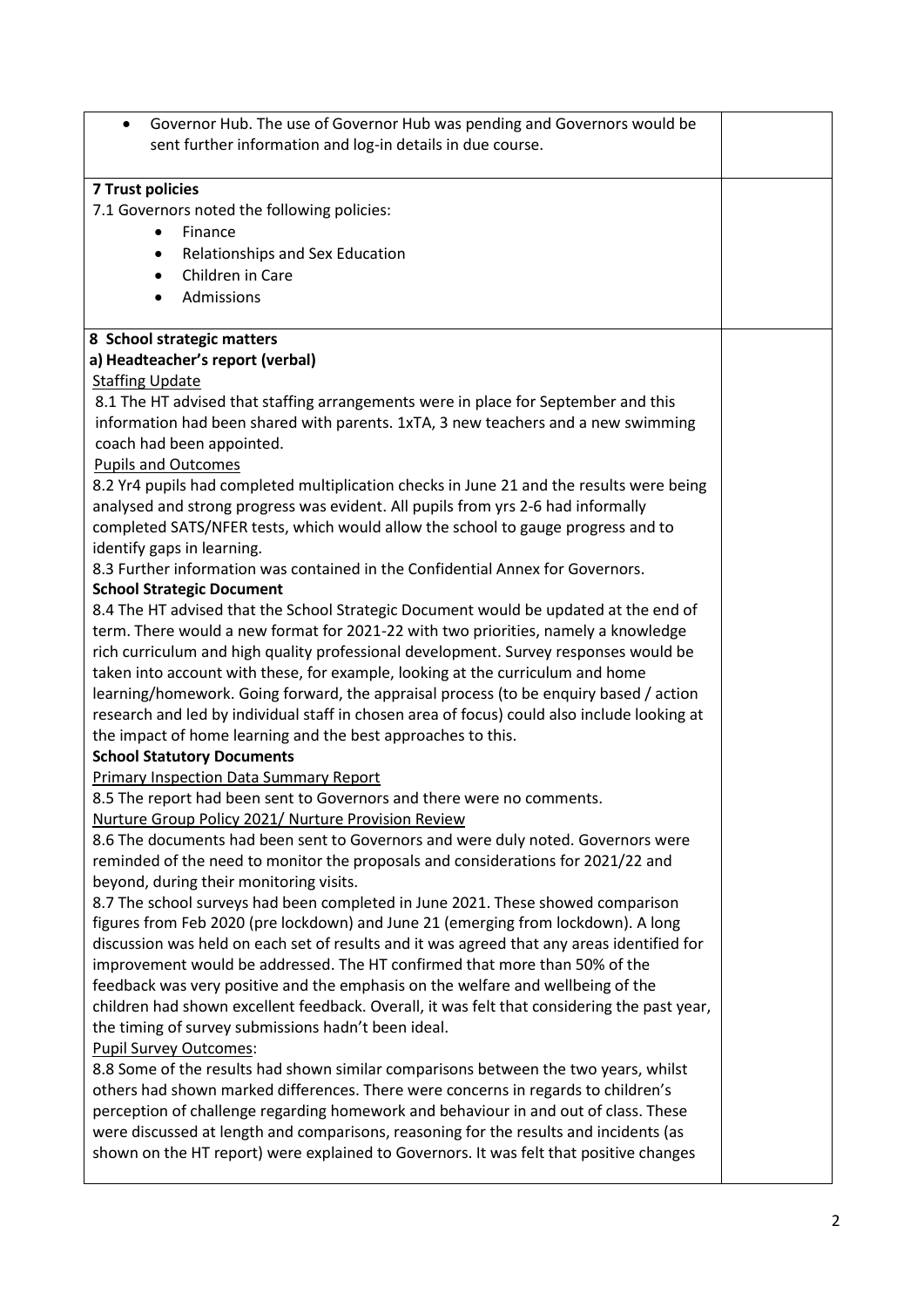| could be made going forward and the school council and pupils would be fully involved in    |             |  |  |  |
|---------------------------------------------------------------------------------------------|-------------|--|--|--|
| decisions made.                                                                             |             |  |  |  |
| Q. Last year there were 356 responses and this year it was 195. Why is there a              |             |  |  |  |
| difference?                                                                                 |             |  |  |  |
| A. Unfortunately there were a number of classes who didn't complete the survey. The         |             |  |  |  |
| number of parent responses this year had also reduced but the staff survey responses        |             |  |  |  |
| remained the same.                                                                          |             |  |  |  |
| <b>Staff Survey Outcomes:</b>                                                               |             |  |  |  |
| 8.9 The outcomes of the survey were discussed and potential reasons for the results         |             |  |  |  |
| explained to Governors. Communication continued to be an ongoing issue and this was         |             |  |  |  |
| being managed in a variety of ways as staff were working in separate bubbles which was      |             |  |  |  |
| difficult. Other areas to improve raised were difficult to address without knowing the      |             |  |  |  |
| source or department to which they related. Accordingly changes to the forms would be       |             |  |  |  |
| suggested for next year, which would include the relevant department and a box in           |             |  |  |  |
| which to add comments. The results from this survey would be sent to the Staff Council      |             |  |  |  |
| for further discussion at their next meeting.                                               |             |  |  |  |
|                                                                                             |             |  |  |  |
| Q. How is this information usually fed back to staff?                                       |             |  |  |  |
| A. Usually surveys are issued in February, giving time to address concerns and issues but   |             |  |  |  |
| these had been delayed this year due to Covid. This information would be shared at the      |             |  |  |  |
| Staff Council meeting in T1 where staff would be asked to share their thoughts and          | $SH - next$ |  |  |  |
| wishes.                                                                                     | meeting     |  |  |  |
| 8.10 One area identified as needing improvement was regarding consideration of staff in     |             |  |  |  |
| decision making and it was agreed that a member of staff should be invited to sit in on all |             |  |  |  |
| school meetings as a representative and to then report back to other staff members. SH      |             |  |  |  |
| would take this suggestion to the next Staff Council meeting and advise Governors of the    |             |  |  |  |
| response in due course. The necessity of making quick decisions during Covid, within the    |             |  |  |  |
| Covid guidelines to hand at the time, had been paramount to the safety of children, staff   |             |  |  |  |
| and the running of the school so this may be a reason for this area this year. With the     |             |  |  |  |
| latest bubble closure, it had been impossible to use supply staff to cover due to the       |             |  |  |  |
| crossover of bubbles. Staff morale had been reported as low in some cases, but this         |             |  |  |  |
| figure had improved from last year.                                                         |             |  |  |  |
| <b>Parent Survey Outcomes:</b>                                                              |             |  |  |  |
| 8.11 Parents had indicated ongoing concern in regard to receiving valuable information      |             |  |  |  |
| on their children's progress. The HT outlined that different methods of reporting back to   |             |  |  |  |
| parents had been tried in the past and a long discussion was held on potential ways to      |             |  |  |  |
| improve this. It was advised that the lack of available space to comment on the forms       |             |  |  |  |
| was definitely an issue as more information would be needed in order to address             |             |  |  |  |
| parents' concerns and to understand possible ways to improve this. It was stressed by       |             |  |  |  |
| our parent governors that parents had always been given every opportunity to contact        |             |  |  |  |
| school regarding their child's progress.                                                    |             |  |  |  |
| 8.12 Some responses to homework on the questionnaires were discussed and would be           |             |  |  |  |
| raised at parent and pupil councils for further clarification.                              |             |  |  |  |
| Q. Did you have a different approach to homework this year because of lockdown? Do          |             |  |  |  |
| you think that parents have had enough of home schooling to try and deal with               |             |  |  |  |
| homework too?                                                                               |             |  |  |  |
| A. We understand that, however Government guidance states that children should be           |             |  |  |  |
| doing homework from the age of 5, so we have to comply.                                     |             |  |  |  |
| Q. Have these surveys given you areas to explore?                                           |             |  |  |  |
| A. Yes definitely. We will be looking to make relevant changes and improvements and         |             |  |  |  |
| value all feedback.                                                                         |             |  |  |  |
|                                                                                             |             |  |  |  |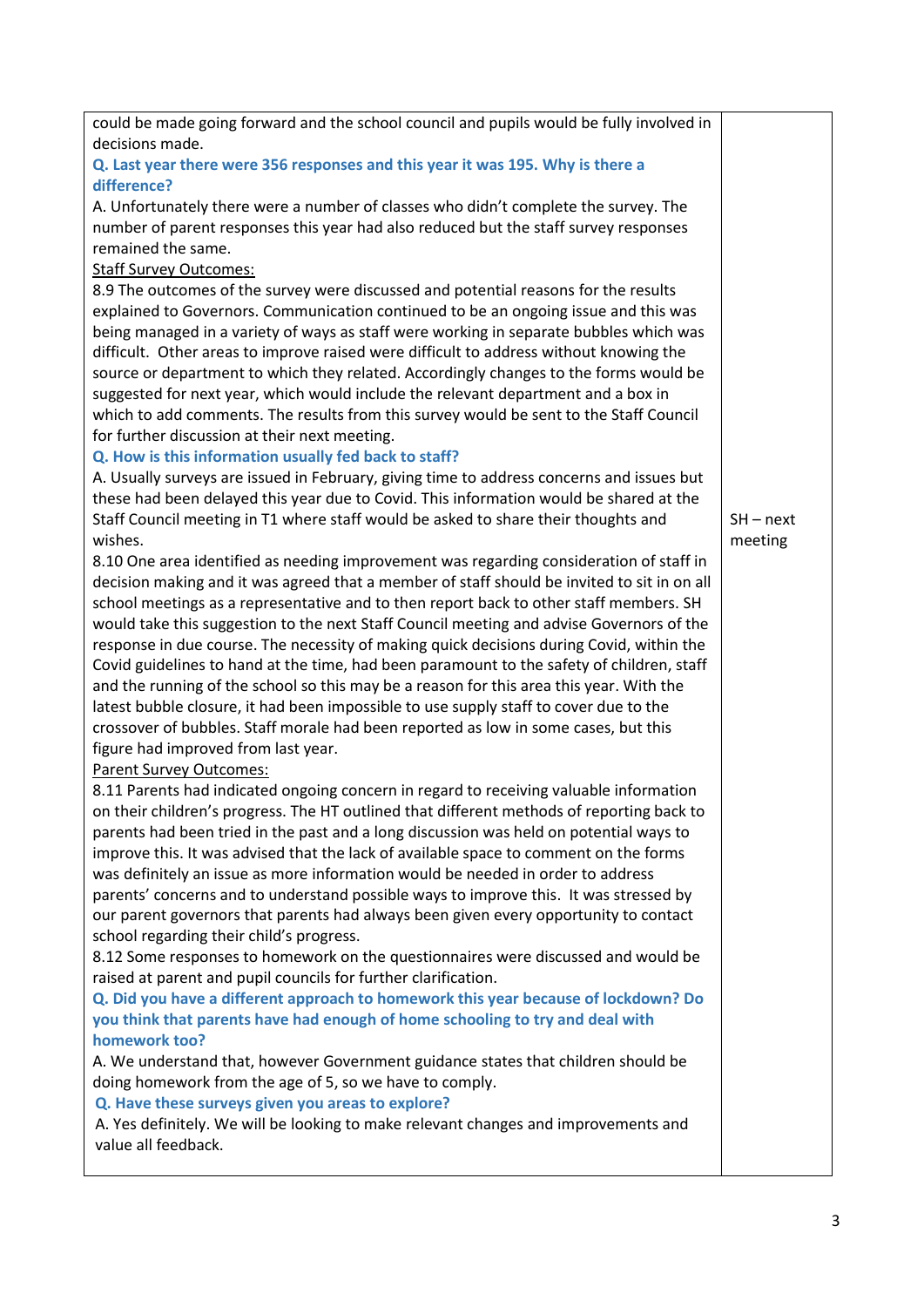| 9 Safeguarding and disability matters<br>9.1 There were no matters to report. The HT advised that a DSL Trust wide meeting had<br>been planned in order to review the "My Concern" system.                                                                                                                                                                                                                                                                                                                                                                                                                                                                                                                                                                                                                                                                                                                                                                                                                                                                                                                                                                                                                                                                                                                                                                                                                                                                                                                                                                                                                                                                                                                                                                                                                                                                                                           |                                            |
|------------------------------------------------------------------------------------------------------------------------------------------------------------------------------------------------------------------------------------------------------------------------------------------------------------------------------------------------------------------------------------------------------------------------------------------------------------------------------------------------------------------------------------------------------------------------------------------------------------------------------------------------------------------------------------------------------------------------------------------------------------------------------------------------------------------------------------------------------------------------------------------------------------------------------------------------------------------------------------------------------------------------------------------------------------------------------------------------------------------------------------------------------------------------------------------------------------------------------------------------------------------------------------------------------------------------------------------------------------------------------------------------------------------------------------------------------------------------------------------------------------------------------------------------------------------------------------------------------------------------------------------------------------------------------------------------------------------------------------------------------------------------------------------------------------------------------------------------------------------------------------------------------|--------------------------------------------|
| 10 Any other school matters<br>10.1 The school dog had been discussed under item 4.3 on the agenda.<br>Q. What is happening with Yr 6 activities for the end of this term?<br>A. Until 19 <sup>th</sup> July we have to keep within Government guidelines for Covid. Arrangements<br>have been made for the Yr6 children to write their dreams and aspirations plus their<br>memories of school in a final assembly. This will take place outside, class by class and 2<br>family members per child will be able to attend. The Yr6 disco will be going ahead if<br>restrictions are lifted.                                                                                                                                                                                                                                                                                                                                                                                                                                                                                                                                                                                                                                                                                                                                                                                                                                                                                                                                                                                                                                                                                                                                                                                                                                                                                                         |                                            |
| 11 Governor monitoring<br>11.1 The Governor Monitoring visits had taken place on 18 <sup>th</sup> and 21 <sup>st</sup> June. Reports were<br>as follows:<br>• Quality of Education (CoG/BF)<br>• Welfare (MT)<br>Leadership & Management/Budget<br>$\bullet$<br>Governors commented on how positive it had been to attend school in person and to see<br>work in progress. Year groups were engaged and clearly loved learning. It was stressed<br>just how impressive the leadership was across the school. Leader's knowledge was<br>excellent and information had been shared amongst peer groups, enabling cover for each<br>other when needed.<br>A discussion was held on producing monitoring report and the key points that were<br>needed. It was felt that it was vital to write up the reports as soon as possible after the<br>meeting. The HT and CoG stressed the need for all monitoring reports to show<br>consistency in standard and to show a high level of detail as shared in the meetings so all<br>governors were aware of the work in school. This would enable Governors to produce<br>effective challenge in LGB full meetings.<br>It was felt that the LGB would benefit from a 2 <sup>nd</sup> Welfare Monitoring pair and the CoG<br>was asked to speak to the Trust Board again regarding the vacancy.<br>Q. Can Governors cover more than one monitoring pair?<br>A. This is unusual and we would need to find out the official response.<br>11.2 LGB Monitoring dates and times were confirmed as follows:<br>T2- Friday 12 <sup>th</sup> November<br>$\bullet$<br>T4- Friday 4 <sup>th</sup> March<br>$\bullet$<br>T6- Friday 17 <sup>th</sup> June<br>$\bullet$<br>Times on each of the above dates would remain the same, as below:<br>8-10am Leadership and Resources (to include Finance)<br>10.30am-12.30pm Quality of Education<br>1-3pm Welfare<br>$\bullet$ | <b>LM ASAP</b>                             |
| 12 Any other governor matters<br>12.1 LM advised that there were no further updates on NGA and that she would advise<br>any updates in due course.<br>12.2 LM advised that Governor Hub would be set up for all Governors to use in due<br>course. LM would forward on further information and log-in details as available.<br>12.3 A discussion was held on where to hold LGB meetings for next year. Governors<br>agreed that their first preference would be to meet on Zoom for each LGB meeting as                                                                                                                                                                                                                                                                                                                                                                                                                                                                                                                                                                                                                                                                                                                                                                                                                                                                                                                                                                                                                                                                                                                                                                                                                                                                                                                                                                                              | LM in due<br>course<br>LM in due<br>course |